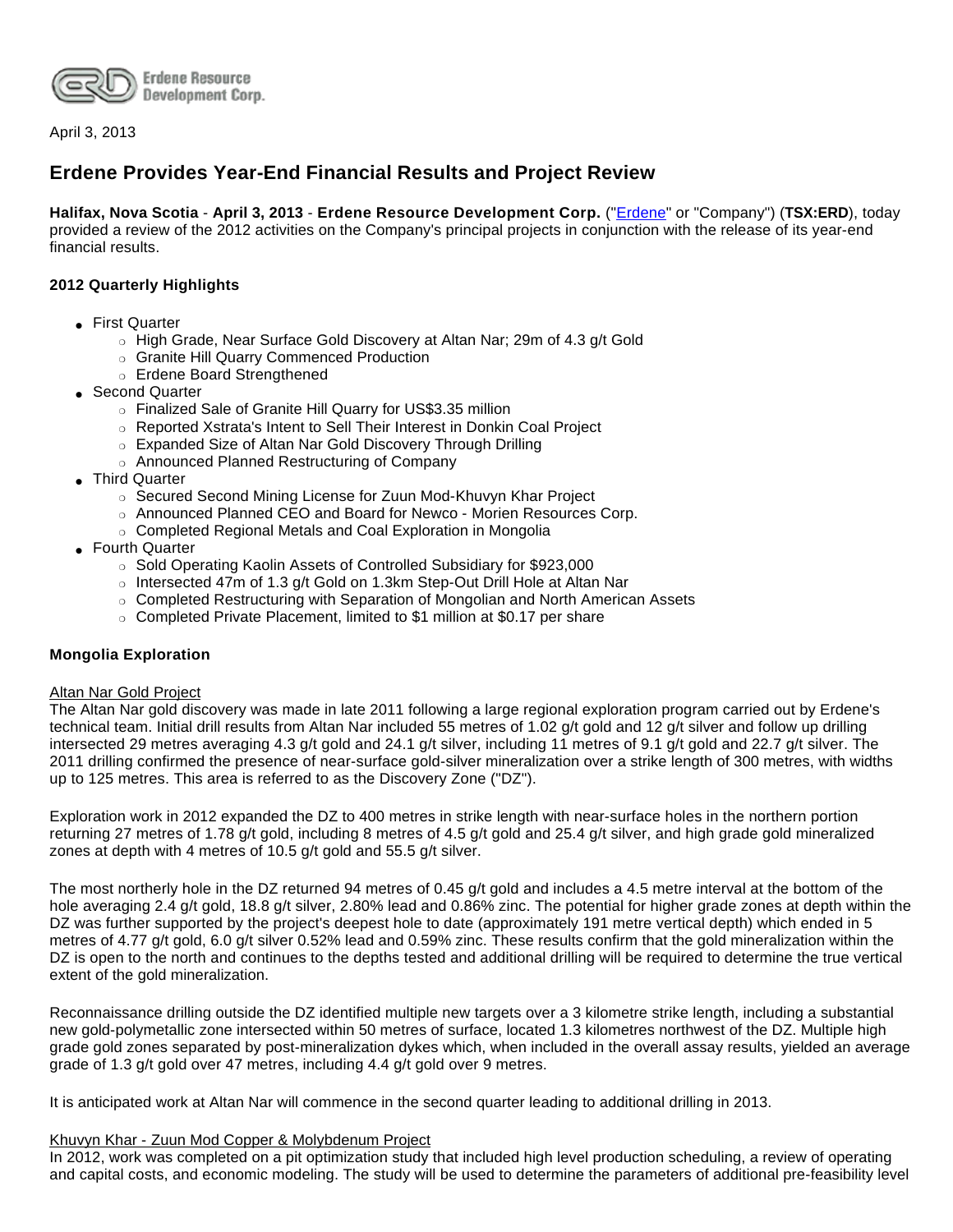studies expected to be carried out as the project advances. Although depressed molybdenum prices have resulted in a cautious approach to advancing the project, the location relative to China, large resource size, unexplored areas, a significant copper component in other areas of the porphyry complex, and positive longer term outlook for molybdenum demand and pricing, are all positive factors in evaluating the future potential of the project.

The Zuun Mod property covers a large porphyry system with multiple exploration targets. One such target is the Khuvyn Khar copper prospect located 2.2 kilometres northwest of the Zuun Mod molybdenum-copper deposit. In 2011, drilling at Khuvyn Khar intersected 34 metres of 1.3% copper and 9.24 g/t silver from 308 to 342 metres depth. The 2012 exploration program at Khuvyn Khar included a review of technical data, an expanded mobile metal ion ("MMI") geochemical survey, reprocessing of geophysical data, as well as a review of surface and drill hole geological data. This work has identified areas and criteria for a follow-up exploration program to be carried out in 2013 designed to test the mineral potential of the Khuvyn Khar prospect.

#### Altan Arrow Gold Project

Early stage surface exploration on a new prospect (Altan Arrow), located 15 kilometres south-southeast of the Company's Altan Nar gold discovery, has returned significant gold and silver mineralization associated with epithermal quartz veins over a onesquare-kilometre area. Results include an average grade from rock chip samples over a 1 kilometre strike length of 3.5 g/t Au and 60 g/t Ag, including samples with up to 57 g/t Au and 416 g/t Ag.

#### Galshar Coal Project Royalty

The Company retains a royalty interest in the Galshar thermal coal project in Mongolia. The project is operated by Xanadu Coal Mongolia LLC ("Xanadu"), a 100% owned subsidiary of ASX listed Xanadu Mines Ltd. Xanadu has delineated a JORC compliant thermal coal resource of 70 million tonnes ("Mt") Indicated and 100 Mt Inferred. At Galshar, the basal seam, which contains a resource of 48 Mt Indicated and 53 Mt Inferred, is classified as medium to low ash, high moisture sub-bituminous coal suitable for power generation or Coal to Liquids (CTL) technologies. Xanadu has commenced the permit process to obtain a mining license at Galshar. The project is subject to a royalty payable to Erdene, its successors and assigns, of US\$1.50 for each tonne of the first 5 Mt of coal mined from the property and a royalty of US\$0.75 per tonne for any additional tonnes of coal mined.

## **Restructuring**

During 2012, Erdene successfully completed a major restructuring of the Company, with the objective of maximizing shareholder value, minimizing dilution of its core assets, and to focus the resulting Companies' resources on specific projects. The key element of the restructuring was the separation of the core projects into two public companies.

Morien Resources Corp. ("[Morien](http://www.morienres.com/)") now holds all of Erdene's former North American property interests, consisting primarily of a 25% interest in the Donkin Coal Project in Eastern Canada. Morien trades on the TSX-V under the symbol "MOX".

Erdene Resource Development continued under the same name and trading symbol and will continue to focus on precious and base metal exploration in Mongolia. Key elements of the restructuring included the following:

### Aggregate Project Sale

The sale of the Company's 100% interest in a 339 acre parcel of land and the associated royalty interest in the Granite Hill aggregate property located in Hancock County, Georgia, USA, was completed in June of 2012 for \$3.4 million cash.

### Advanced Primary Minerals Sale

As a function of the restructuring, the Company's majority owned subsidiary, Advanced Primary Minerals Corporation ("APM"), completed the sale of its operating assets and select real estate property in Georgia, USA for \$923,000 and a retained royalty interest.

### Donkin Coal Project

In April of 2012, Xstrata Coal Canada ("Xstrata") announced its intention to sell their interest in the Donkin Coal Project. During this process Xstrata committed to maintaining the project timelines with the planned completion of the environmental assessment, progression of engineering work and obtaining the necessary approvals for commencement of the underground exploration phase. The Canadian Environmental Assessment Agency ("CEAA") approval process, which is required for project permission, is on track and full environmental approval is anticipated in 2013. Visit www.morienres.com for more updates on Morien and the Donkin Coal Project.

### Executive Management Team Strengthened

John Budreski, who was initially added as a director of Erdene to assist with the strategic development and restructuring, was appointed as the new President and CEO of Morien Resources Corp. to manage the North American assets. With over 25 years of broad experience in senior positions in the resource and resource investment banking industries, Mr. Budreski added significant depth to the Erdene and Morien executive and board. Subsequently, Charles Pitcher, formerly President and CEO of Western Canadian Coal, and a mining engineer with over 40 years of experience, was added to the Morien board.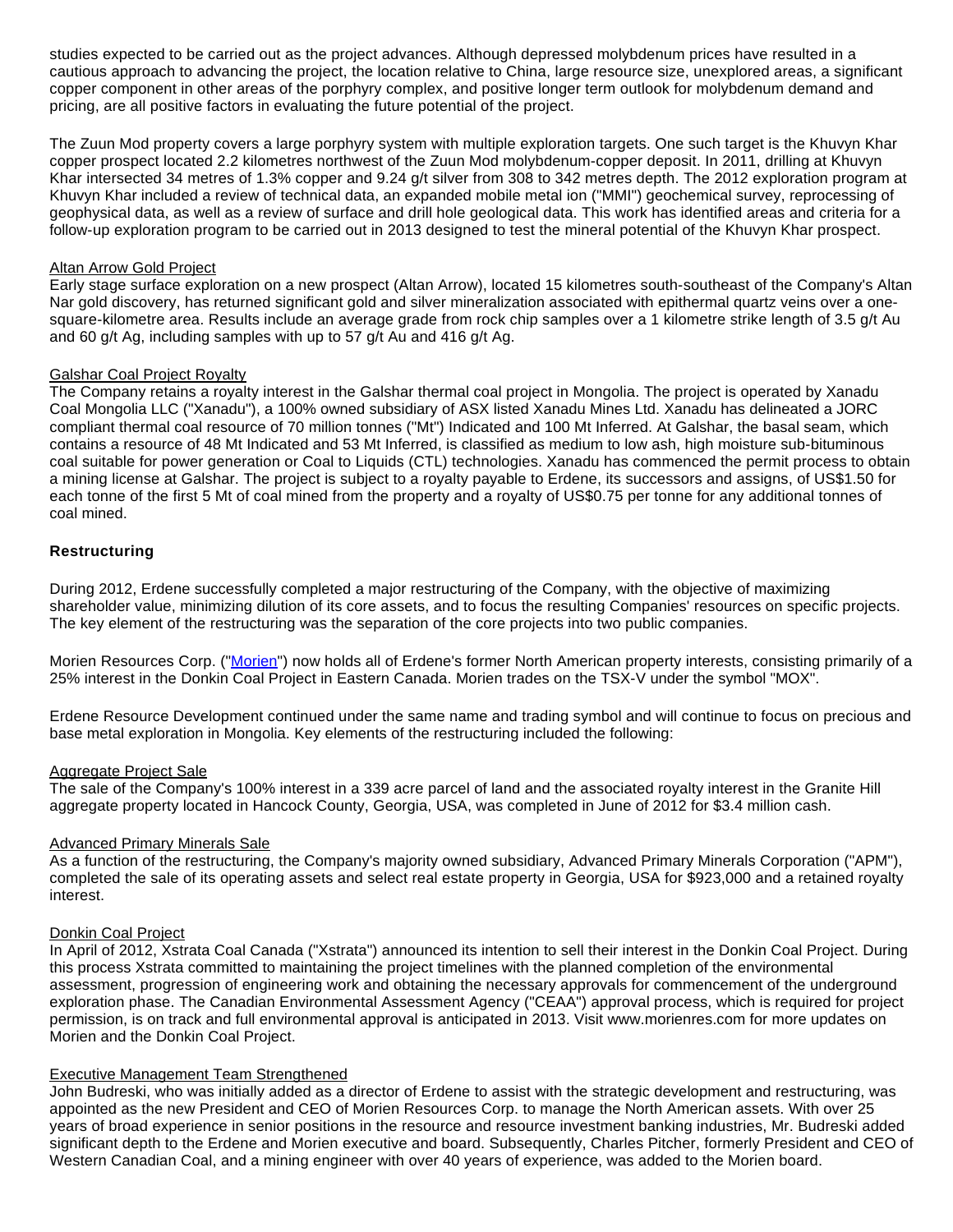## **Year End Financial Results Summary**

Erdene's year end 2012 financial statements, Management's Discussion and Analysis and Annual Information Form were filed with regulatory authorities on April 2, 2013 and are available on the Company's website at [www.erdene.com](http://www.erdene.com/) and on SEDAR at [www.sedar.com](http://www.sedar.com/).

On November 9, 2012, the Company successfully completed a Plan of Arrangement with Advanced Primary Minerals Corporation. As a result of the transaction, the Company distributed its North American assets, predominantly its 25% interest in the Donkin Coal Project, to Shareholders via the distribution of Morien Resources Corp. shares. The revenue and expenses associated with the North American assets are categorized under Loss from Discontinued Operations in the Consolidated Statements of Loss and related notes.

For the 12 months ended December 31, 2012, loss from continuing operations was \$4,641,082 compared to \$8,986,812 in 2011.

Exploration expenses totalled \$3,167,762 in fiscal 2012 compared to \$4,098,634 in 2011. Expenditures were primarily directed toward the gold discovery at Altan Nar as well as the continued advancement of the Zuun Mod molybdenum-copper porphyry project. Specifically, expenditures by project were as follows:

- Altan Nar (Tsenkher Nomin): Approximately \$2.0 million for the 12 months ended December 31, 2012 (2011 \$1.4 million)
- Zuun Mod: Approximately \$392,000 for the 12 months ended December 31, 2012 (2011 \$774,000).

Administrative expenses totalled \$1,678,298 in 2012 (including \$186,559 in non-cash stock based compensation), compared to \$4,970,245 in 2011 (including \$3,146,422 in non-cash stock based compensation). Cash administration costs decreased \$328,811, or 18%, compared to the prior year, evidence of management's focus on the reduction of overhead and administrative costs.

The Company recognized a loss from discontinued operations of \$2,704,728 in 2012 compared to a loss of \$4,771,559 in 2011. This loss represents the reclassification of revenue and expenses associated with North American assets disposed of in 2012.

Net loss to Erdene equity holders was \$7,047,487, or \$0.15 per share in fiscal 2012 compared with a loss of \$11,861,320, or \$0.26 per share in fiscal 2011.

### **Deferred Share Units Granted**

On March 31, 2013, the Company granted a total of 211,191 Deferred Share Units ("DSU") at \$0.14 per share to certain officers, directors and employees of the Company.

The DSU Plan was established to assist the Company in attracting and retaining talented employees and directors and to promote a greater alignment of interests between the directors, employees and the Company's Shareholders. The DSU Plan was approved by Shareholders at the Company's Special Meeting of Shareholders on October 26, 2012. Executive, directors and certain employees of the Company have agreed to take a portion of their annual compensation in the form of DSUs, thereby reducing the cash compensation requirements of the Company.

### **Qualified Person**

J.C. (Chris) Cowan, P.Eng. (Ontario) is a Qualified Person as that term is defined in National Instrument 43-101 and has reviewed and approved the technical information contained in this news release. All samples have been assayed at SGS Laboratory in Ulaanbaatar, Mongolia. In addition to internal checks by SGS Laboratory, the company incorporates a QA/QC sample protocol utilizing prepared standards, blanks and duplicates.

### **About Erdene Resource Development Corp.**

Erdene is a Canada-based junior resource company focussed on the acquisition, exploration, and development of base and precious metals in underexplored and highly prospective Mongolia. Our strength comes from a major new gold discovery, a large molybdenum-copper porphyry resource, and a new copper porphyry target, 200 kilometres from the China border in southwest Mongolia. These 100% Erdene-owned projects are managed by a highly experienced management team with over 15 years' experience in the country, providing the Company with a unique opportunity to participate in this period of unprecedented economic growth in Mongolia. This growth is fuelled by proximity to China and the discovery and development of a number of world-class mineral projects that are transforming the country into one of Asia's natural resource capitals. For further information on the Company, please visit [www.erdene.com.](http://www.erdene.com/) Erdene has 53,785,299 issued and outstanding common shares and, a fully diluted position of 59,314,168 common shares.

### **Forward-Looking Statements**

Certain information regarding Erdene contained herein may constitute forward-looking statements within the meaning of